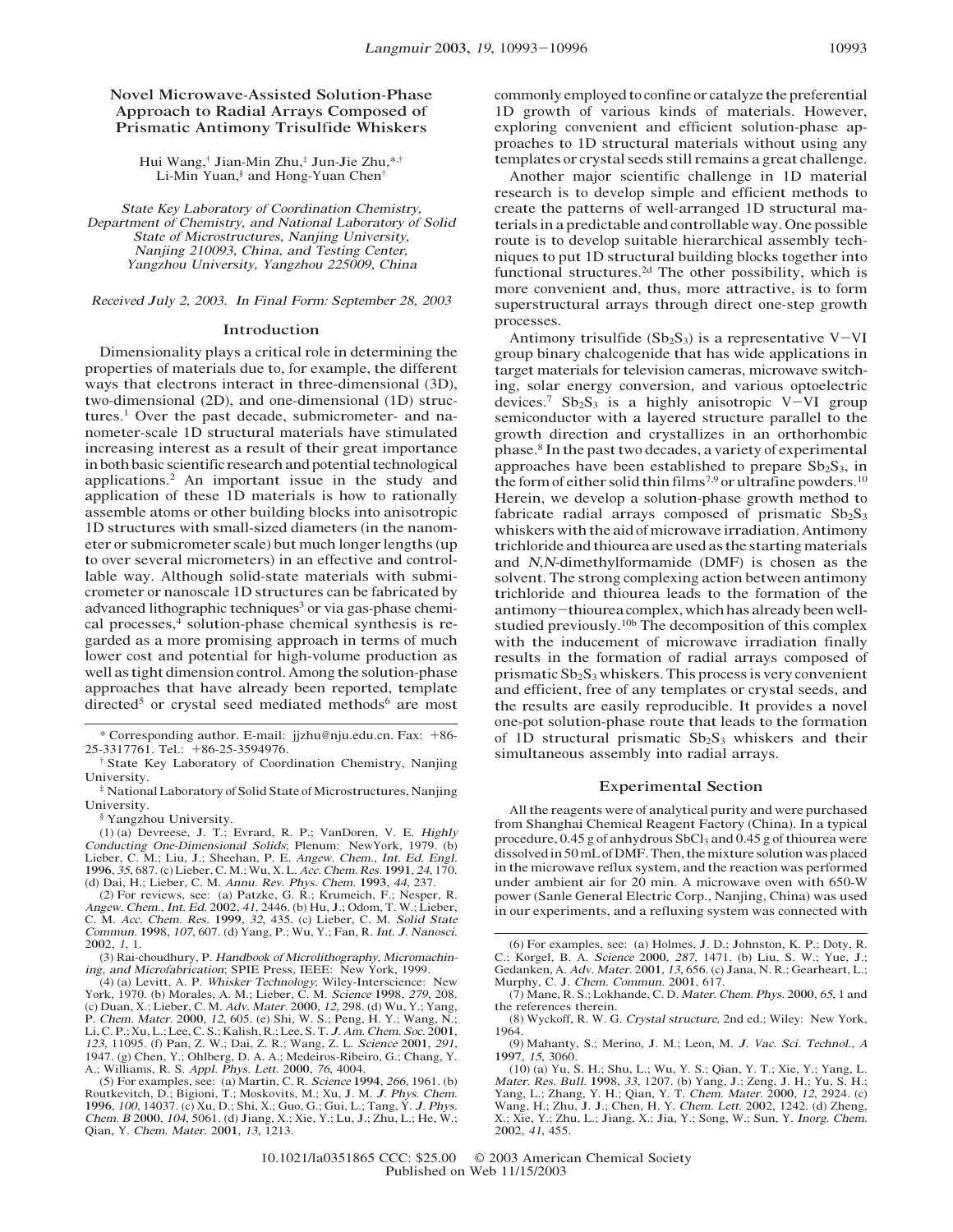

Figure 1. (a) Typical SEM image with low magnification revealing the overall morphology of several bunches of radial arrays composed of whiskers. (b) EDAX pattern of the  $Sb_2S_3$ whiskers shown in Figure 1a. (c-f) Several SEM images showing individual bunches of radial arrays. The length of the bars equals 10  $\mu$ m. (g and h) SEM images with higher magnifications showing sectional images of radial arrays.

the microwave oven. The microwave oven followed a working cycle of 9-s on and 21-s off(30% power). At the end of the reaction, a great amount of black precipitate occurred. After cooling to room temperature, the precipitates were centrifuged, washed with DMF, distilled water, and absolute ethanol in sequence, and dried in air at room temperature. The final product was collected for characterizations.

Scanning electron microscopy (SEM) and energy-dispersive X-ray (EDAX) analysis patterns were taken on a JSM-6301F scanning electron microscope, operated at 20 kV. X-ray powder diffraction (XRD) measurements were performed on a Shimadzu XD-3A X-ray diffractometer with graphite monochromatized Cu K $\alpha$  radiation ( $\lambda$  = 0.154 18 nm) and a nickel filter. The acceleration voltage was 35 kV with a 150 mA current flux. Scatter and diffraction slits of 0.5 mm and collection slits of 0.3 mm were used. XRD patterns were taken of the powders attached to a glass slide, and data were collected in the  $2\theta$  range from 10 to 65°, with a scanning rate of 4°/min and a sample interval of 0.02°. The transmission electron microscopy (TEM) micrograph, selected area electron diffraction (SAED) pattern, and highresolution transmission electron microscopy (HRTEM) micrographs were obtained by employing a JEOL-4000EX highresolution transmission electron microscope with a 400-kV accelerating voltage. A conventional charge-coupled device video camera with a spatial resolution of  $768 \times 512$  pixels was employed to digitize the micrographs, which were then processed using Digital Micrograph software. The samples used for the TEM and HRTEM observations were prepared by suspending the dried sample in absolute ethanol in a sonication bath for 15 min. A drop of the sample suspension was then dropped onto a copper grid coated with a layer of amorphous carbon, and the copper grid was dried in air at room temperature.

# Results and Discussions

The dimensions and morphology of the product were characterized by SEM measurements. In a typical SEM image of the product, which is shown in Figure 1a, some bunches of radial arrays composed of straight and smooth



Figure 2. XRD pattern of the as-prepared  $Sb_2S_3$  powders.

whiskers with diameters of 150-300 nm and lengths of  $7-12 \mu m$  can obviously be observed. The selected area EDAX analysis pattern (Figure 1b) confirms that the image in Figure 1a contains only antimony and sulfur atoms and the atomic ratio of Sb/S is calculated to be 1:1.47, which indicates the stoichiometric relation between Sb and S in this sample. Figure 1c-f shows the SEM images of some typical individual radial arrays. It is apparent that each array is made up of a bunch of regular whiskers that grow radially from one center to form a broomlike pattern. Some SEM images with higher magnifications (Figure 1g,h) recorded on sectional regions of a radial array reveal that each whisker has a fairly uniform diameter and appears to present a regular polygonal prismatic morphology.

XRD measurements were carried out to determine the crystalline phase of the as-prepared powders. The XRD pattern of the product is shown in Figure 2. All the diffraction peaks can be indexed to be the pure orthorhombic phase for  $Sb_2S_3$ . The intensities and positions of the peaks match those data reported in the literature very well.<sup>11</sup> The cell parameters are calculated to be  $a = 11.179$ ,  $b = 11.280$ , and  $c = 3.826$  Å, which are in good agreement with the literature values.<sup>11</sup> No peaks of any other phases are detected, indicating the high purity of the product.

Figure 3a shows a typical TEM image of a bunch of  $Sb<sub>2</sub>S<sub>3</sub>$  whiskers aligned radially to form a broomlike array. Figure 3b is the TEM image of an individual  $Sb_2S_3$  whisker with <sup>a</sup> diameter of ∼<sup>180</sup> nm. The inset is <sup>a</sup> <sup>S</sup>AED pattern recorded on this whisker with a convergent electron beam, which indicates that this  $Sb_2S_3$  whisker presents a singlecrystalline structure with a preferential 1D growth along the (001) crystal plane. HRTEM images recorded on individual  $Sb_2S_3$  whiskers provide further insight into their structures. The HRTEM image recorded on an interior part of a single  $Sb_2S_3$  whisker (Figure 3c) exhibits good crystallinity and clear lattice fringes. The interplanar spacing is measured to be about 0.801 nm, which corresponds to the (110) plane of the orthorhombic system of  $Sb<sub>2</sub>S<sub>3</sub>$ . The continuous (110) lattice fringes are parallel to the whiskeraxis. On the basis of the HRTEMobservations, it is concluded that these  $Sb_2S_3$  whiskers preferentially grow along the (001) crystal plane. The illustration of the structure of an  $Sb_2S_3$  whisker is schematically shown in Figure 3d.

The formation process of the radial arrays of  $Sb_2S_3$ whiskers can be reasonably divided into two stages. In

<sup>(</sup>11) Joint Committee on Powder Diffraction Standards (JCPDS). No. 42-1393; International Center for Diffraction Data: Newton Square, PA, 1999.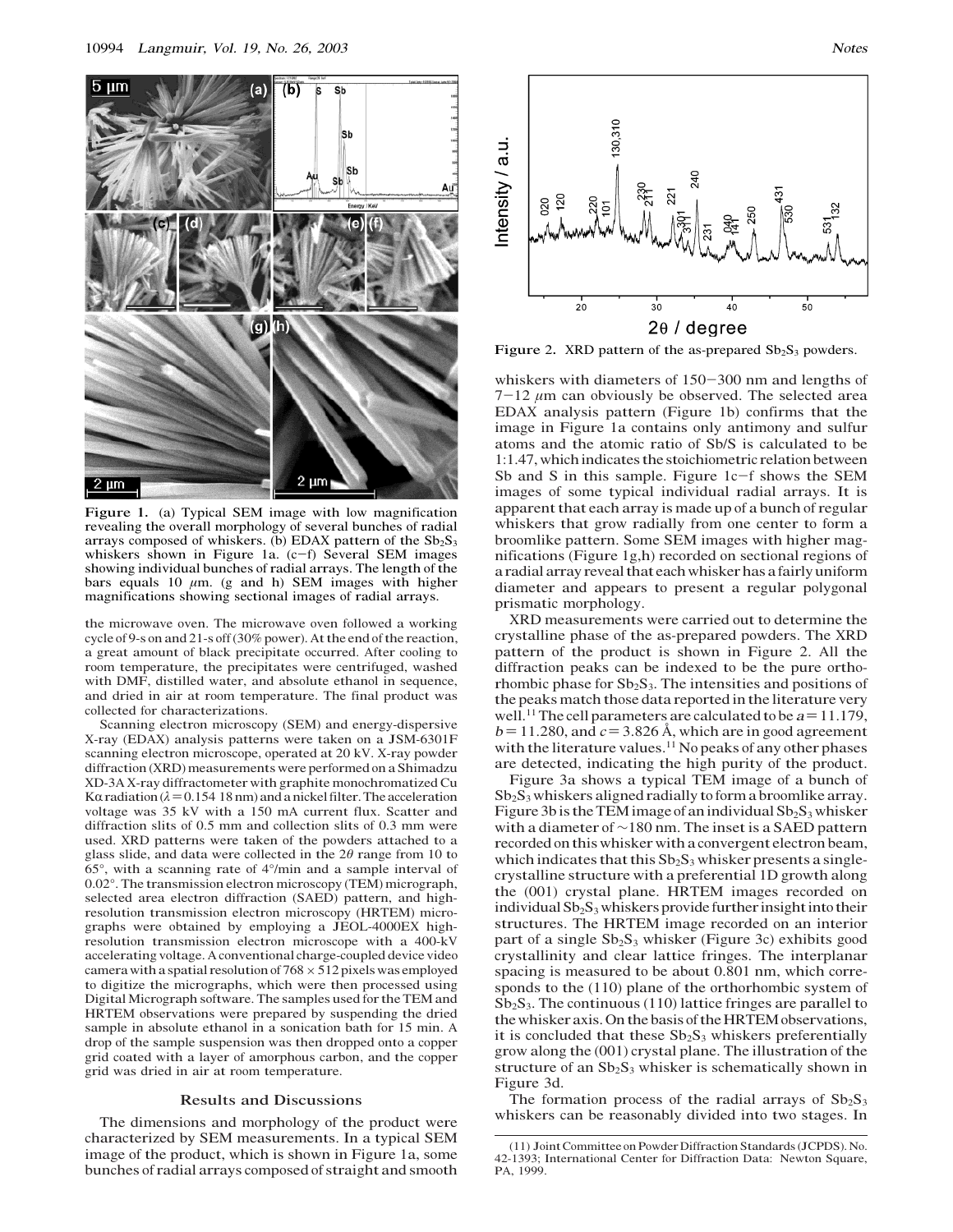

Figure 3. (a) Typical TEM image of a bunch of  $Sb_2S_3$  whiskers aligned radially, forming a broomlike array. The length of the bar equals  $2 \mu m$ . (b) TEM image of an individual  $Sb_2S_3$  whisker with <sup>a</sup> diameter of ∼<sup>180</sup> nm. The inset is <sup>a</sup> <sup>S</sup>AED pattern recorded on this whisker. The length of the bar equals  $2 \mu m$ . (c) A HRTEM image recorded on an interior part of an individual  $Sb<sub>2</sub>S<sub>3</sub>$  whisker. The length of the bar equals 10 nm. (d) The illustration of the structure of an  $Sb_2S_3$  whisker. The dark spheres represent S atoms and the bright spheres represent Sb atoms.

the first stage (nucleation stage), the antimony-thiourea complex dissolved in DMF underwent a microwaveinduced decomposition process, leading to the rapid generation of  $Sb_2S_3$  nuclei. In the second stage (crystal growth stage), the in situ generated  $Sb_2S_3$  nuclei grew preferentially along the (001) crystal plane, which results in the formation of single-crystalline whiskers. It is noteworthy that because a bunch of whiskers grew radially from one nucleus simultaneously, radial arrays formed at the end of the crystal growth.Microwave irradiation played a critical role in both of the two stages mentioned previously. Microwaves are electromagnetic waves, containing both electric and magnetic field components.12 In the case of a liquid-phase microwave reaction, a coupling between the oscillating electric field (2.45 GHz) and the permanent dipole moment of the molecules resulted in molecular rotations, which leads to rapid volumetric heating of the liquid phase. Such dielectric heating is capable of driving the thermal decomposition of the antimony-thiourea complex to produce  $Sb_2S_3$  nuclei. Compared with conventional heating methods, microwave dielectric heating presents a much more rapid and simultaneous nucleation due to the fast and homogeneous heating effects of microwaves. With microwave irradiation of reactants in polar solvents, temperature and concentration gradients can be effectively avoided, providing a uniform environment for the nucleation, which is very important to the final formation of uniform and regular whiskers.Microwave irradiation is also capable of inducing the preferential 1D growth of the  $Sb_2S_3$  crystals. One possible hypothesis of microwave-induced effects is the generation of localized high temperatures and pressures at the reaction sites to enhance the reaction rates in an



Figure 4. TEM image of  $Sb_2S_3$  powders prepared by refluxing the reactant mixture by means of conventional heating for 2 h. The powder XRD measurement shows that this sample is orthorhombic  $Sb_2S_3$ . The EDAX result shows that the Sb/S atomic ratio of this sample is 1:1.45.

analogous manner to that of ultrasound waves, $13$  where both localized transient high pressures and temperatures are produced during reactions, $14$  which is favorable for the 1D growth of  $Sb_2S_3$  crystals.<sup>10b,c</sup> It was observed that, after microwave heating for only 5 min, the temperature of the reactant mixture reached the boiling point of DMF (152.8 °C), and then the temperature of the boiling solution remained at  $153 \pm 1.5$  °C. The boiling solution remained transparent, and no powders appeared until 13 min of treatment. At 13 min, the precipitate of the  $Sb_2S_3$  powders was generated rapidly, and almost all the product was formed within only  $4-5$  s. If the time of treatment was further prolonged to 30, 60, or even 90 min, the yield did not increase anymore, and the dimension and morphology of the product was almost kept unchanged. We have also carried out the control experiments by refluxing the reactant mixture by means of conventional heating instead of microwave irradiation. It was found that the reaction rate greatly decreased and no regular whiskers were generated even after reflux for over 2 h. Instead, only quasi-spherical grains with submicrometer sizes were obtained (see Figure 4).

The choice of solvent is also of key importance to the formation of the radial arrays of  $Sb_2S_3$  whiskers. Herein, DMF was chosen because of four aspects of consideration. First, because anhydrous  $SbCl<sub>3</sub>$  hydrolyzes strongly in aqueous solutions, nonaqueous solvents should be used. Second, DMF has good solubility to the precursors, providing a homogeneous medium for the microwaveinduced nucleation. Third, DMF is an excellent susceptor of themicrowave irradiation because of its high permanent dipole. Finally, and most important of all, DMF has a suitable boiling point and viscosity. We have also used some other solvents with a lower boiling point instead of DMF, such as ethanol, propanol, and tetrahydrofuran. In all these cases, only amorphous  $Sb<sub>2</sub>S<sub>3</sub>$  powders were obtained. Figure 5a is a typical TEM image of the  $Sb_2S_3$ powders prepared by choosing ethanol as the solvent. It is observed that this sample is composed of aggregated quasi-spherical particles with diameters of 25-40 nm. The results of the SAED and XRD measurements obviously confirm its amorphous nature. If some high boiling point solvents, such as ethylene glycol and triethylene glycol, were used,  $Sb_2S_3$  powders with a high crystallinity

<sup>(</sup>13) Komarneni, S.; Li, D.; Newalkar, B.; Katsuki, H.; Bhalla, A. S. <sup>L</sup>angmui<sup>r</sup> 2002, <sup>18</sup>, 5959.

<sup>(</sup>14) (a) Suslick, K. S. Ultrasound: It<sup>s</sup> <sup>C</sup>hemical, Physica<sup>l</sup> <sup>a</sup>nd <sup>B</sup>iologica<sup>l</sup> <sup>E</sup>ffects; VCH: Weinhein, Germany, 1988. (b) Suslick, K. S.; Price, G. J. <sup>A</sup>nnu. <sup>R</sup>ev. Mater. <sup>S</sup>ci. 1999, <sup>29</sup>, 295 and the references therein.